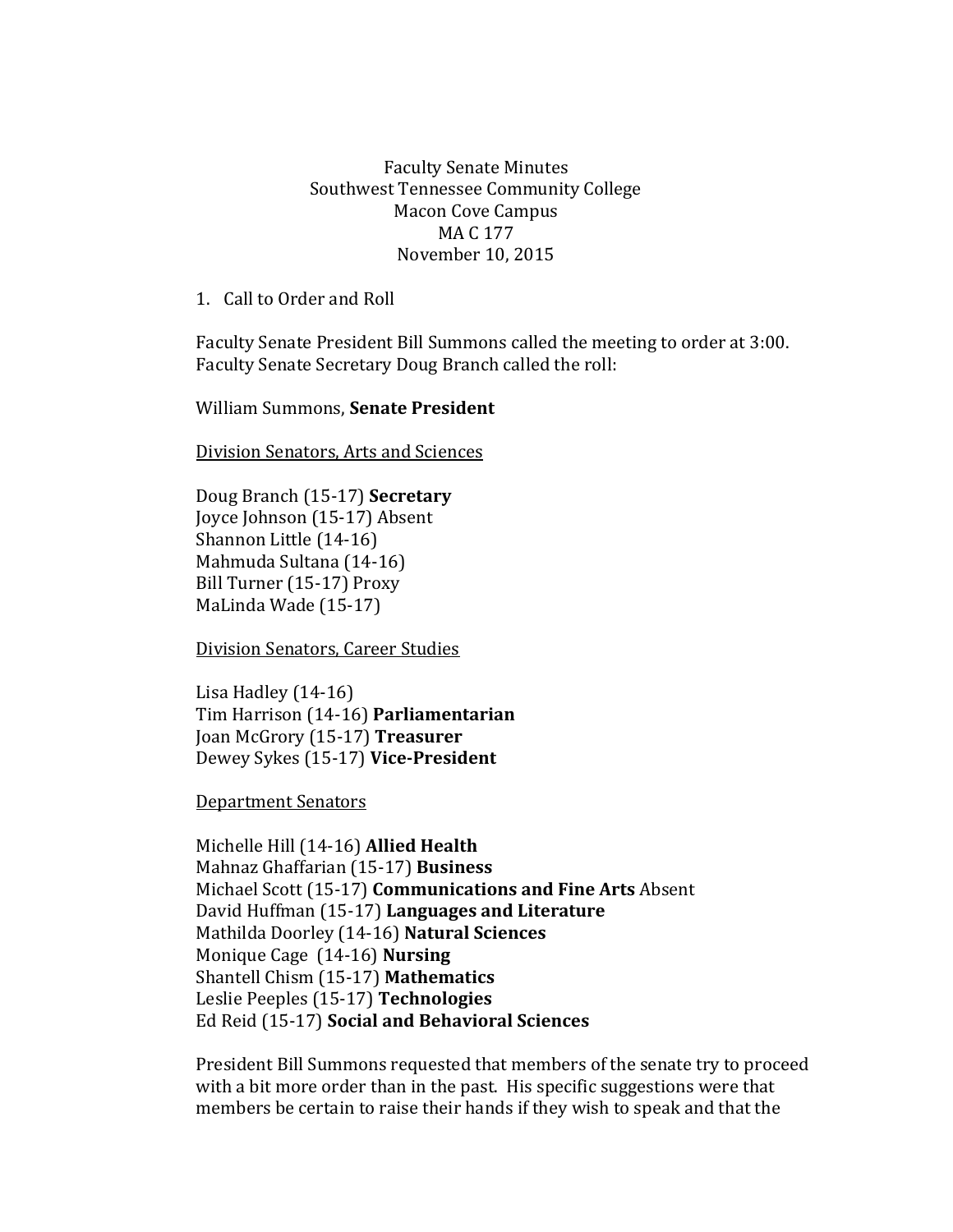parliamentarian, Tim Harrison, call on speakers in the order that he sees their hands.

2. Approval of Minutes

The body approved the minutes from the October, 2015 Faculty Senate meeting. Secretary Doug Branch will ask that those minutes be posted to the Faculty Senate website.

- 3. Reports from Senate officers and Senate Committees
- A. Dewey Sykes reported on behalf of the ad hoc senate committee charged with making proposals concerning the training of department chairs. He presented a resolution in support of department chair training.

The senate moved to accept the report of the ad hoc committee. The senate did, however, ask that it be sent back to Dewey so that editorial comments might be elicited. Another vote will take place after the report has been revised.

B. Bill Weppner reported from the FDEC on the new faculty evaluation procedure. He related the history of the development of the new proposal, noting that the "supervisor heavy" evaluation the committee had proposed in the past had been rejected by the senate and that the senate asked for a streamlined version of the old system, which gave supervisors less leeway. Lisa Hadley and Bill presented an outline for a new system, stressing that this was really meant to give a rough sense of what the new system would look like rather than a finely-tuned proposal. Lisa offered to present this new proposal at department meetings if departments wish for her to do so.

Bill discussed, too, the need to have plenty of training about how faculty and, perhaps more importantly, chairs should use this new instrument when and if it is adopted. Lisa offered to organize the making of a video to explain the instrument. Bill and Lisa also asked departmental senators to write to their departments explaining that a new instrument was in the works.

Bill also asked the senate to recognize Hannah Province's hard work on organizing a new system whereby faculty applying for promotion and tenure could prepare digital dossiers. The senate commended Hannah's work.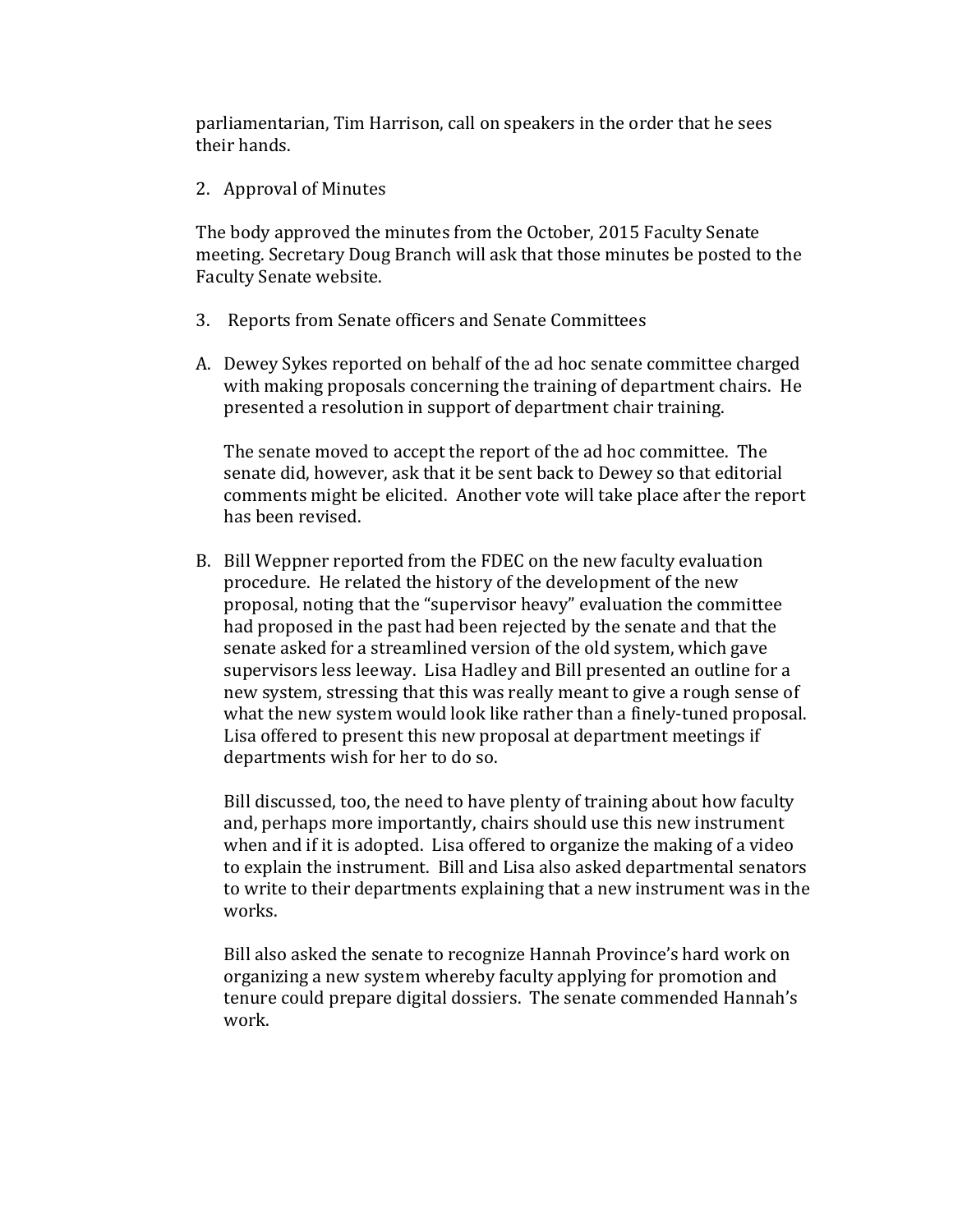- C. Ron Parr and Krubah Sisuse spoke, at the senate's invitation, to discuss the faculty pay increase. Krubah apologized to the senate that the raises were not as high as her department, Human Resources, had hoped they would be.
- D. David Huffman gave a report for the Faculty Welfare Committee, specifically addressing a growing concern that student misconduct is increasing. Part of the report included the opinion of Phoenix Worthy, Coordinator of Student Activities, that actual reports of misconduct are not higher than they have been in the recent past.

Jane Harris, a faculty member who has recently experienced harassment by students, addressed the senate in a written statement, which she read, in which she expressed her sense that, indeed, such problems are becoming more prevalent and serious.

David's report also included his introducing James Smith, a campus security guard. He argued for the importance of security guards receiving training to become post-certified security officers, making it possible for them to carry arms.

E. Doug Branch spoke concerning amendments to the constitution and bylaws allowing for the election of the Promotion and Tenure and Promotion and Tenure Appeals Committees.

After an earlier faculty vote, Doug reported that Amendment XIII had been stricken from the Constitution to become Bylaw VI.

- 4. There was no old business
- 5. New Business
- A. Names for the Promotion and Tenure and Promotion and Tenure Appeals Committees were chosen. Those were as follows:

## 2015-2016 Promotion and Tenure Committee

Doug Branch, Languages and Literature Annette Fournet, Communications, Graphics, Fine Arts Vincent Ores, Mathematics Mary Pratt, Social and Behavioral Sciences Robert Walker, Social and Behavioral Sciences Patricia Ward, Languages and Literature Twyla Waters, Business and Legal Studies